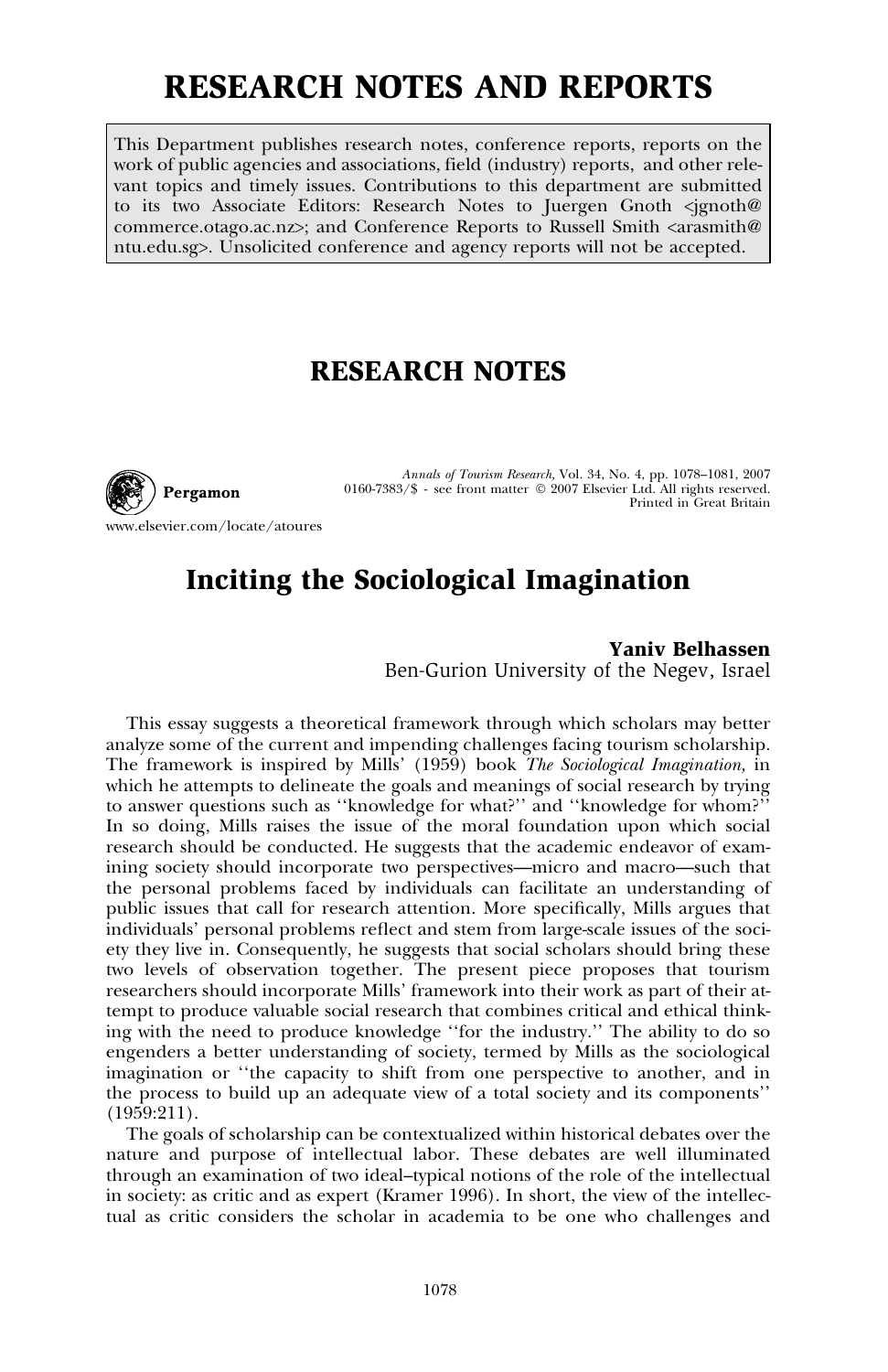questions the political powers and cultural assumptions of society, while the view of the intellectual as expert constructs scholars as specialized professionals who reinforce dominant ideologies and validate the existence of the modern university as a primary institution of knowledge production. Notably, the critic/expert dichotomy should not be construed as a literal indication of two existing and clearly defined oppositional schools of thought; but rather as a conceptual tool that permits an analytical entry into a discussion of the role of intellectuals in society. In line with Kramer, this essay proposes that society is best served when both the pursuit of disciplinary expertise and the exercise of criticism regarding current understandings of knowledge and power are prioritized as central elements of the intellectual endeavor. The academic field of tourism, however, is influenced and strongly related to the industry and prioritizes the ''expert'' style of research over critical thinking (Tribe 1997). An examination of tourism research from the perspective of Mills' dictum may illuminate the political economy of tourism as an academic field and an industry by revealing the power relations that constitute the production, distribution, and consumption of resources in tourism. As such, the suggested framework is in line with Macbeth (2005) who indicates the need to pay more attention to underlying values, attitudes, and impacts in the study and practice of tourism. To illustrate the applicability and relevance of Mills' dictum to scholarship, the remainder of this essay considers a handful of key challenges facing the travel industry.

As noted, Mills' dictum enables scholars to look at the field of tourism through a critical lens in order to question commonly assumed notions by considering individuals' personal problems as reflections of large-scale issues. A systematic way of applying the sociological imagination to challenges would involve examining the personal problems of each category of stakeholders involved, such as tourists, hosts, practitioners, and so on. Beginning with workers in tourism-related enterprises, for example, the personal problem of income shortage, which workers frequently face, could be one point of departure for socioeconomic research in these studies. Indepth descriptions of the lived experiences of employees in tourism businesses, as illustrated by the historic paper of Andrews (2005), or by the autoethnography of Ehrenreich (2001), who joined the life of poverty-level-wage workers including several in the tourism industry. Such a focus reveals the frustrations and personal problems of employees and gives voice to individuals who work in the industry. From a macro perspective, these problems can be connected by the inquirers to related public issues, such as the socioeconomic gap between hosts and guests, low average salaries, and indigenous land rights. An examination of such issues could lead scholars to initiate a refreshing discussion on the specific significance of the neoliberal ideology governing the global market in which tourism operates.

The environmental impacts of tourism represent another key challenge for using Mills' dictum. The relationship between tourism development and environmental concerns was encapsulated by Plog, who suggested more than 30 years ago that ''destination areas carry with them the potential seeds of their own destruction, as they allow themselves to become more commercialized and lose their qualities which originally attracted tourists'' (quoted in Butler 1980:6). Admittedly, scholars have already embraced an environmental discourse which influences the way the industry operates. The concept of sustainable development illustrates how ethical and critical thinking can become a practical tool in research if applied robustly. In line with previous focus on this matter, the employment of Mills' dictum allows the examination of environmental challenges from the perspective of host communities, which commonly suffer the personal problems of declining quality of environmental resources (such as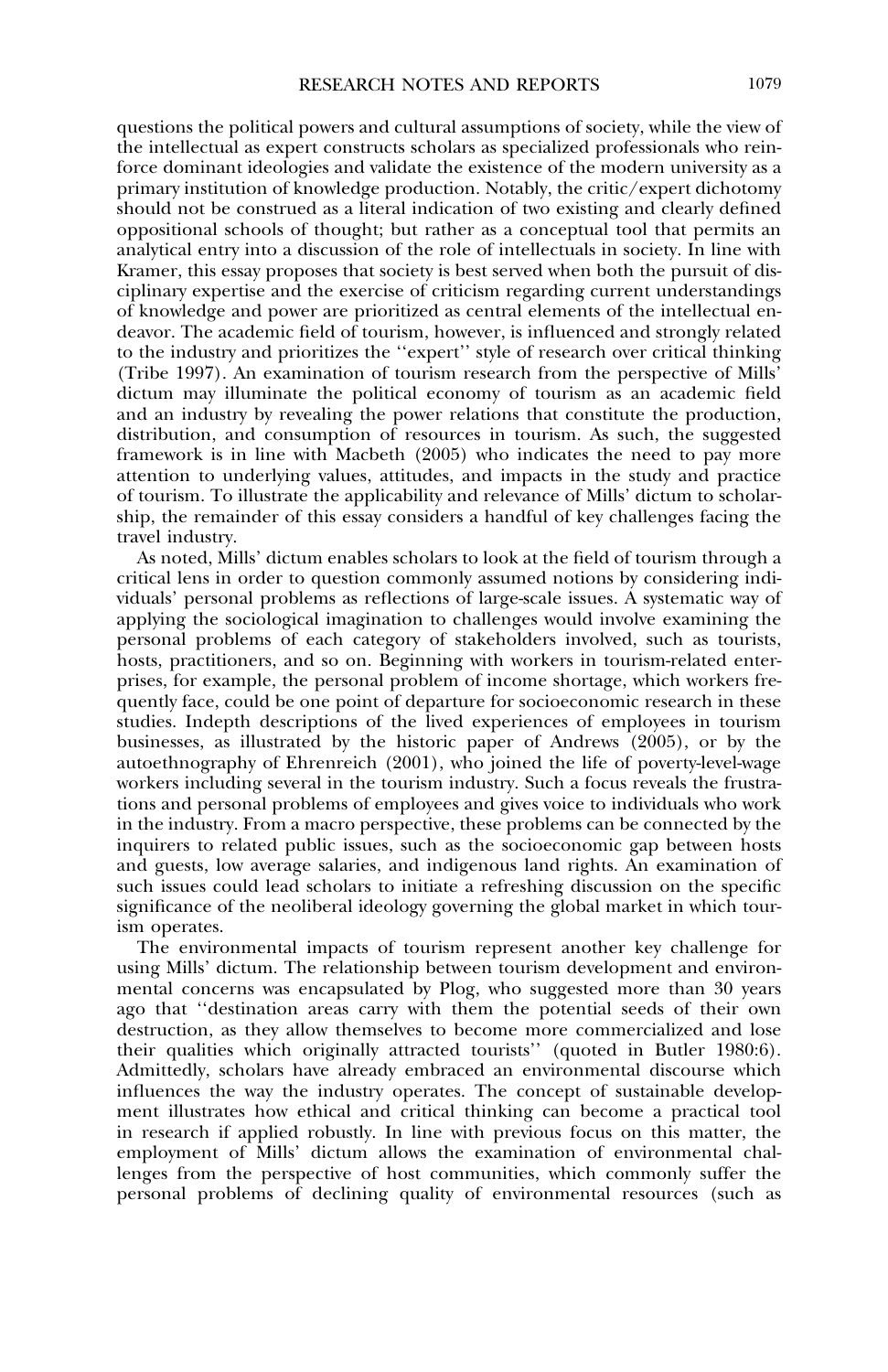water, air, and landscape). Such explorations of local problems can then be used to catalyze broader discussions on shared environmental public issues needing to be addressed by scholars, practitioners, and local authorities. It should be noted that the social orientation of Mills's dictum may facilitate a discussion on the human dimension of environmental concerns, but cannot be regarded as a tool to detect environmental issues that have yet to impact the living experiences of individuals. The application of Mills' dictum could be applied in this context by connecting global concerns, such as climate change and its predicted ramifications (e.g., heat waves, droughts, rising sea levels, flash floods), to the lived experiences of tourists, practitioners, and host communities.

The final challenge used to illustrate the applicability of Mills' approach is technological in nature. From its inception, the industry has depended on technological innovations related to mobility. The phenomena of vacationing at seaside resorts in England in the 19th century (train travel), the development of the American motel business in the 60s (car travel), and the emergence of international travel (air travel), all exemplify how crucial the technological element has been to the development of tourism. Nowadays, the Internet has become a dominant medium through which tourism is promoted, marketed, and purchased. Therefore, it seems reasonable to argue that technological developments will continue to play a major role in this industry. One way to employ Mills' dictum is by paying attention to the way various stakeholders cope with the rapid technological changes that characterize contemporary society.

In conclusion, scholars willing to employ Mills' dictum to the study of tourism should start their investigations with the understanding that personal troubles cannot be resolved simply on the individual level; they must also be connected with public issues and vice versa. Such studies must thus integrate the micro perspective of individuals' personal troubles with the macro perspective of the broader public issues they reflect, in order to illuminate their multifaceted interrelations. The limited scope of this essay does not allow for a comprehensive examination of the challenges the tourism industry is currently facing. It does, however, provide a framework that may expand tourism scholars' analytical skills.

Yaniv Belhassen: Eilat Campus, Ben-Gurion University of the Negev, Eilat 88000, Israel. Email <yanivbel@hotmail.com>

#### **REFERENCES**

Andrews, T.

2005 ''Made by Toile''? Tourism, Labor, and the Construction of the Colorado Landscape, 1858-1917. Journal of American History 92:837–863.

Butler, R.

1980 Concept of a Tourist Area Cycle of Evolution: Implications for Management of Resources. Canadian Geographer 24:5–12.

Ehrenreich, B.

2001 Nickel and Dimed: On (not) Getting by in America. New York: Henry Holt. Kramer, L.

1996 Habermas, Foucault, and the Legacy of Enlightenment Intellectuals. In Intellectuals and Public Life: Between Radicalism and Reform, L. Fink, S. Leonard and D. Reid, eds., pp. 29–50. Ithaca: Cornell University Press. Macbeth, J.

2005 Toward an Ethics Platform for Tourism. Annals of Tourism Research 32:962–984.

Mills, C.

1959 The Sociological Imagination. New York: Oxford University Press.